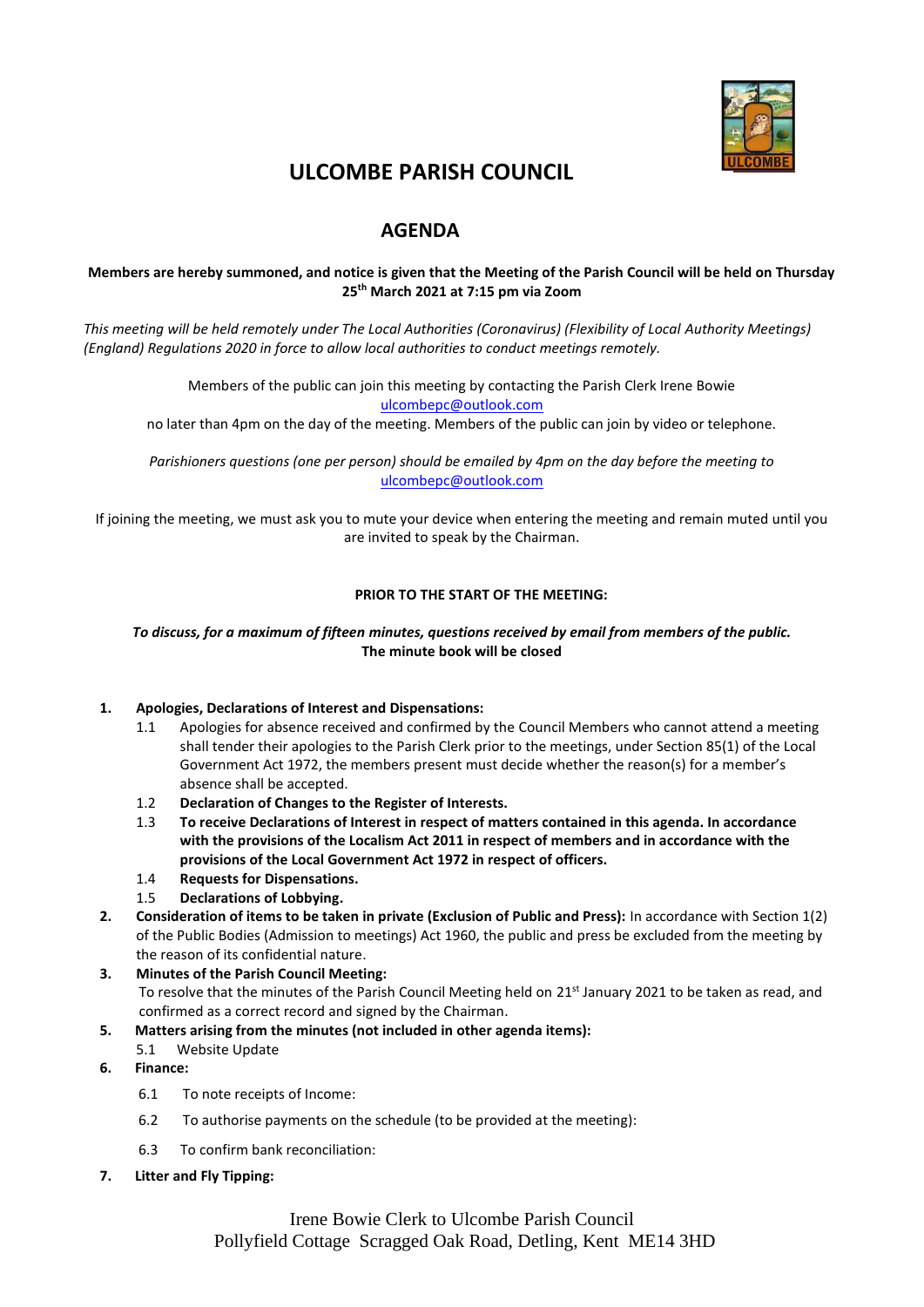To receive an update and consider any further actions.

#### **8. Highways:**

- 8.1 To update the Highways Improvement Plan
- 8.2 To receive the parish portal report:
- 8.3 To receive an update on Lenham Road
- 8.4 To consider any other Highways matters

#### **9. To receive reports from:**

- 9.1 Chairman Ulcombe Parish Council Clinical Club Clinical Clinical Clinical Clinical Clinical Clinical Clinical Clinical Clinical Clinical Clinical Clinical Clinical Clinical Clinical Clinical Clinical Clinical Clinical C
- 9.2 District Councillor **MBC Clir Chappell**-
- 9.3 Kent County Councillor **KCC Clubs** KCC Cllr Prendergast
- 9.4 Footpath Warden Report R. Banham
- 9.5 Police and Crime Report **PCSO Boyd PCSO Boyd**
- 9.6 Community Warden Report **Community Warden Report** Community Warden Report
- 
- **10. Planning:**
	- 10.1 To consider the following applications
		- 10.1.1 21/500773/FULL Upper Little Boy Court Boy Court Lane Headcorn Ashford Kent TN27 9LA [Erection of a replacement five bedroom detached dwelling.](https://pa.midkent.gov.uk/online-applications/applicationDetails.do?activeTab=documents&keyVal=QOK89JTYG7P00)
		- 10.1.2 21/501138/FULL Glenville House The Street Ulcombe ME17 1DU [Demolition of existing workshop, conservatory, utility room and kitchen, and erection of a](https://pa.midkent.gov.uk/online-applications/applicationDetails.do?keyVal=QPCPB1TYIV000&activeTab=summary)  [part single, part two storey rear extension. Removal of existing garage and greenhouses to](https://pa.midkent.gov.uk/online-applications/applicationDetails.do?keyVal=QPCPB1TYIV000&activeTab=summary)  [create new vehicular access to rear garden, and erection of a detached outbuilding.](https://pa.midkent.gov.uk/online-applications/applicationDetails.do?keyVal=QPCPB1TYIV000&activeTab=summary)
		- 10.1.3 21/500772/FULL Upper Little Boy Court Boy Court Lane Headcorn Ashford Kent TN27 9LA [Erection of a detached garage with holiday let accommodation above.](https://pa.midkent.gov.uk/online-applications/applicationDetails.do?activeTab=documents&keyVal=QOK88WTYG7N00)
		- 10.1.4 21/500473/FULL Street House The Street Ulcombe Maidstone Kent ME17 1DP [Demolition of existing garage and log store, and erection of new detached garage.](https://pa.midkent.gov.uk/online-applications/applicationDetails.do?activeTab=documents&keyVal=QNNA5CTYM1C00)
	- 10.2 To table planning applications dealt with since last meeting:
		- 10.2.1 21/500639/FULL Hill Farm Barn Lenham Road Ulcombe Maidstone Kent ME17 1LT Proposed conversion of agricultural barn to residential use (renewal of 18/502473/FULL). UPC No Objection

21/500661/FULL Unit 1 Chegworth Court Farm Chegworth Road Harrietsham Maidstone Kent ME17 1DG Retrospective application for a change of use of building Unit 1 and use of land for storage of cranes and crane hire. UPC Objection

21/500837/FULL Orchard House The Street Ulcombe Maidstone Kent ME17 1DRChange of use of land to residential use and erection of a detached garage with laying of hardsurfacing to form new vehicular access track along route of Public Footpath KH317 UPC Request Diversion Footpath

21/500982/FULL White Acres Ulcombe Road Headcorn Kent ME17 1EY

Part retrospective application for demolition of garages and erection of two storey side and rear extension. UPC

- 10.3 To receive an update on any outstanding planning applications and results:
	- 10.3.1 20/505246/FULL Roydon Farm Pye Corner Ulcombe Maidstone Kent ME17 1EGSiting of 2(no) additional mobile homes for residential occupation by Gypsy families, and associated hardstanding and 2(no) touring caravans as shown on site location plan (1:2500); and drawing references: P937/2 and P937/3. MBC Refused
	- 10.3.2 20/505320/FULL Water Lane Caravan Site Water Lane Harrietsham ME17 1DH Removal of the existing timber framed wash-room facilities serving 14 plots and replacement with traditional style construction on existing footprints. Renewal of the mains water and mains electrical for direct billing. Repair of the foul water drainage system (cesspit and pumping station). Replacing 6 lighting columns and adding an additional lighting column. MBC Application Permitted
	- 10.3.3 20/505482/FULL Rain Farm Eastwood Road Ulcombe Maidstone Kent ME17 1EJConversion of existing barn to 1 no. residential dwelling incorporating an extension and demolition of other barns within site(resubmission of 17/505624/FULL, as amended by 18/504031/NMAMD).

Irene Bowie Clerk to Ulcombe Parish Council Pollyfield Cottage Scragged Oak Road, Detling, Kent ME14 3HD

Tay 9.7 KALC Cllr Titchener